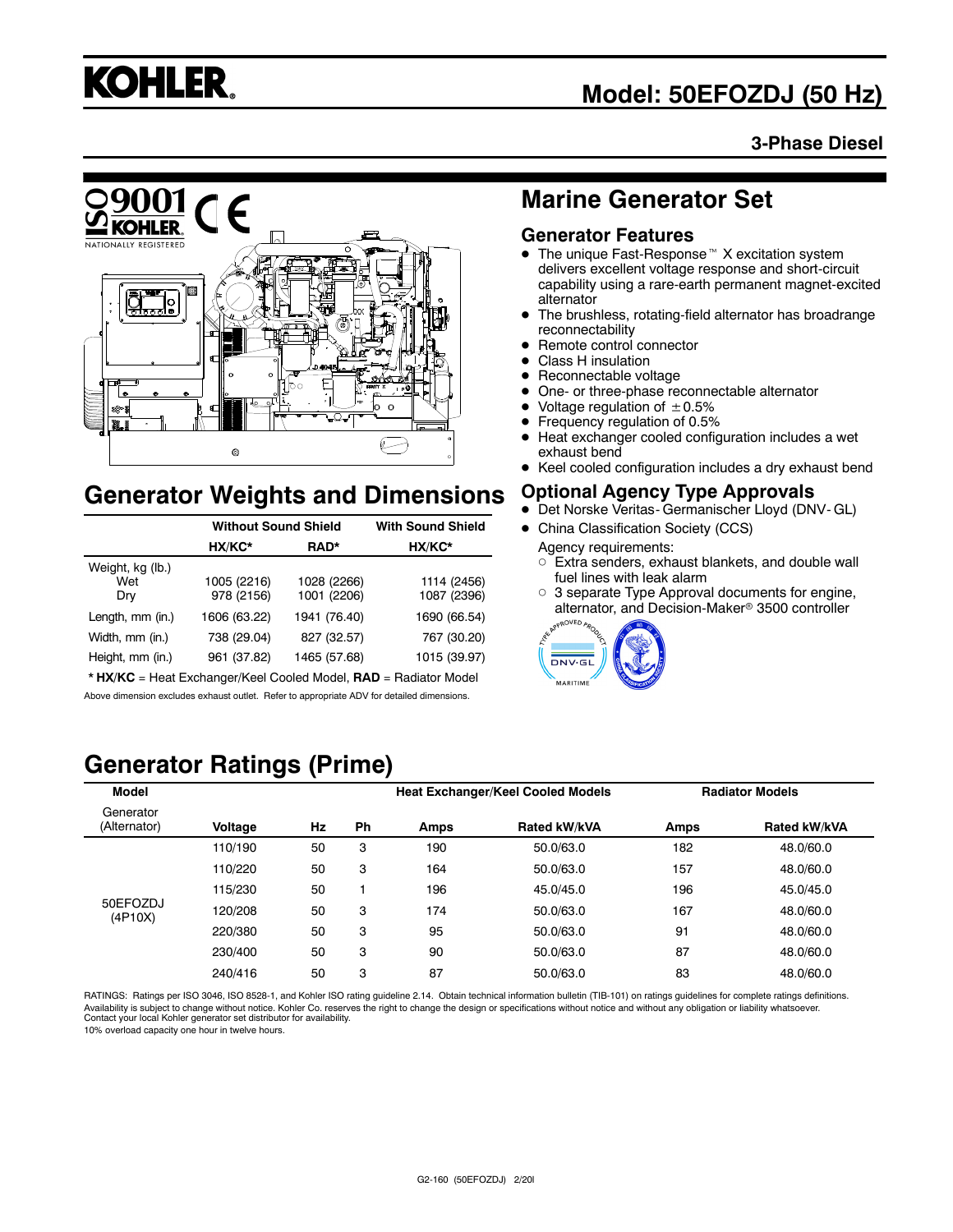# **Application Data**

# **Lubrication**

| <b>Engine Specifications</b>   | 50 Hz                   |
|--------------------------------|-------------------------|
| Type                           | Inline, 4-cycle         |
| Number of cylinders            | 4                       |
| Firing order                   | $1 - 3 - 4 - 2$         |
| Aspiration                     | Turbocharged            |
| Displacement, L (cu. in.)      | 4.5 (275)               |
| Bore and stroke, mm (in.)      | 106 x 127 (4.19 x 5.00) |
| Compression ratio              | 17.6:1                  |
| Combustion system              | Direct injection        |
| Rated rpm                      | 1500                    |
| Maximum power at rated rpm, HP | 74                      |
| Cylinder block material        | Cast iron               |
| Cylinder head material         | Cast iron               |
| Piston rings                   | 2 compression/1 oil     |
| Crankshaft material            | Forged steel            |
| Connecting rod material        | Forged steel            |
| Governor type                  | Electronic isochronous  |
|                                |                         |

# **Engine Electrical**

| <b>Engine Electrical System</b>         | 50 Hz                                            |
|-----------------------------------------|--------------------------------------------------|
| Battery, voltage                        | 12- or 24-volt spec<br>isolated ground, standard |
| Battery, charging (12 volt)             | 75 amp                                           |
| Battery, charging (24 volt)             | 50 amp                                           |
| Battery, recommendation (min., 12 volt) | 625 CCA                                          |
| Starter motor                           | Gear-reduction type                              |

# **Cooling**

**Engine**

| <b>Cooling System</b>                                       |                    | 50 Hz                      |
|-------------------------------------------------------------|--------------------|----------------------------|
| Capacity, L (U.S. qt.) (approx.),                           | HX/KC*<br>RAD*     | 14 (15)<br>24.6 (26)       |
| Cooling type,                                               | HX*<br><b>RAD*</b> | Heat exchanger<br>Radiator |
| Seawater pump type,                                         | HX/KC*             | John Deere gear driven     |
| Seawater pump suction lift,<br>maximum, m (ft.).            | HX/KC*             | 3.0(10.0)                  |
| Heat rejected to jacket water at rated kW,<br>kW (Btu/min.) | 47 (2681)          |                            |
| Engine water pump flow, Lpm (gpm)                           | 116 (30)           |                            |
| Seawater pump flow, Lpm (gpm), HX/KC*                       | 70 (18)            |                            |

## **Fuel**

| 50 Hz                                           |
|-------------------------------------------------|
| Diesel fuel specified to<br>EN 590 or ASTM D975 |
| <b>Flectric</b>                                 |
| Stanadyne DE10, electronic                      |
| Manual                                          |
| 3.0(10.0)                                       |
|                                                 |

\* **HX** = Heat Exchanger, **KC** = Keel Cooled, **RAD** = Radiator Model

| <b>Lubricating System</b>                  | 50 Hz       |
|--------------------------------------------|-------------|
| Oil pan capacity with filter, L (U.S. qt.) | 14.0 (14.8) |
| Type                                       | Pressure    |

## **Operation Requirements**

| <b>Air Requirements</b>                                                                                                             | 50 Hz                       |
|-------------------------------------------------------------------------------------------------------------------------------------|-----------------------------|
| Engine combustion air requirements,<br>$m^3$ /min. (cfm)                                                                            | 3.5(124)                    |
| Max. air intake restriction, kPa (in. $H_2O$ )                                                                                      | 6.25(25)                    |
| Cooling air required for generator set at<br>50 $\degree$ C (122 $\degree$ F) ambient, m <sup>3</sup> /min. (cfm)<br>HX/KC*<br>RAD* | 15.72 (555)<br>113.3 (4000) |
| Exhaust flow, $m^3/m$ in. (cfm)                                                                                                     | 9.0(300)                    |
| Exhaust temp., °C (°F)                                                                                                              | 455 (851)                   |
| Max. allowed exhaust backpressure,<br>kPa (in. $H_2O$ )                                                                             | 7.5(30)                     |
| <b>Fuel Consumption</b>                                                                                                             | 50 Hz                       |
| Diesel, Lph (gph) at % load                                                                                                         |                             |
| 100%                                                                                                                                | 14.1(3.7)                   |
| 75%                                                                                                                                 | 10.8 (2.9)                  |

## **Engine Features**

• One-side serviceability of fuel system, lubrication system, and air cleaner

50% 7.6 (2.0) 25% 4.6 (1.2)

- Low oil pressure cutout
- High water temperature cutout
- Loss of coolant cutout
- Overcrank cutout
- Belt guard
- Optional digital gauge
- Disposable oil filter
- Extended oil drain
- PTO options: 12- or 24-volt electric clutch

## **Controller Features**

- $\bullet$  A graphical display and pushbutton/rotary selector dial provide easy, local data access.
- $\bullet$  Measurements are selectable in metric or English units.
- $\bullet$  The controller supports Modbus<sup>®</sup> protocol with serial bus (RS-485) or Ethernet networks.
- **•** Scrolling display shows critical data at a glance.
- **•** Graphical display of power metering (kW, kVA, V, I, PF, and VAR).
- $\bullet$  Integrated hybrid voltage regulator.
- $\bullet$  Built-in alternator thermal overload protection.

Modbus<sup>®</sup> is a registered trademark of Schneider Electric.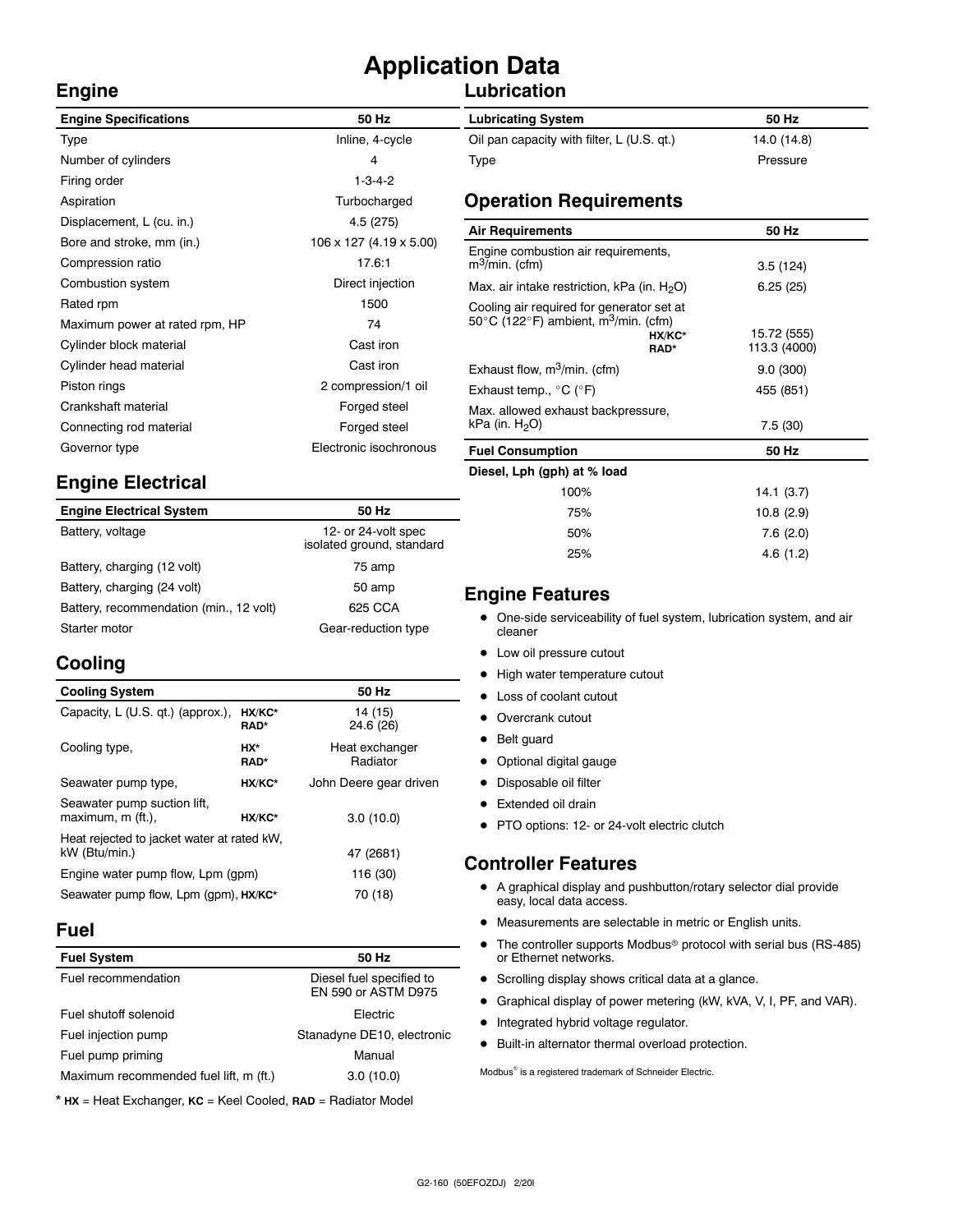# **Decision-Maker<sup>®</sup> 3500 Paralleling Controller**



Provides advanced control, system monitoring, and system diagnostics for optimum performance and compatibility. The Decision-Maker<sup>®</sup> 3500 controller uses a patented hybrid voltage regulator and unique software logic to manage alternator thermal overload protection features normally requiring additional hardware. Additional features include:

- AC Output Voltage Regulator Adjustment. The voltage adjustment provides a maximum adjustment of  $\pm$  10% of the system voltage.
- Alarm Silence. The controller can be set up to silence the alarm horn only when in the AUTO mode for NFPA-110 application or Always for user convenience.
- $\bullet$  Alternator Protection. The controller provides generator set overload and short circuit protection matched to each alternator for the particular voltage/phase configuration.
- Automatic Restart. The controller automatic restart feature initiates the start routine and recrank after a failed start attempt.
- **Cyclic Cranking.** The controller has programmable cyclic cranking.
- **ECM Diagnostics.** The controller displays engine ECM fault code descriptions to help in engine troubleshooting.
- Engine Start Aid. The configurable starting aid feature provides customized control for an optional engine starting aid.
- Event Logging. The controller keeps a record (up to 1000 entries) for warning and shutdown faults. This fault information becomes a stored record of system events and can be reset.
- $\bullet$  Historical Data Logging. Total number of successful starts of the generator is recorded and displayed.
- Integrated Hybrid Voltage Regulator. The voltage regulator provides  $\pm$  0.5% no-load to full-load RMS voltage regulation with three-phase sensing.
- Lamp Test. Press the alarm silence/lamp test button to verify functionality of the indicator lights.
- LCD Display. Adjustable contrast for improving visibility.
- D **Measurement Units.** The controller provides selection of English or metric displays.
- **Power Metering.** Controller graphical display provides voltage, current, power factor, kW, kVA, and kVAR.
- Programming Access (USB). Provides software upgrades and diagnostics with PC software tools.
- **Remote Reset.** The remote reset function supports acknowledging and resetting faults and allows restarting of the generator set without going to the master control switch off/reset position.
- **Run Time Hourmeter.** The generator set run time is displayed.
- **Time Delay Engine Cooldown (TDEC).** The TDEC provides a time delay before the generator set shuts down.
- Time Delay Engine Start (TDES). The TDES provides a time delay before the generator set starts.
- $\bullet$  Voltage Selection Menu. This menu provides the capability to switch the generator output voltage. NOTE: Generator set output leads may require reconnection.
- **Paralleling Functions:** 
	- $\bullet$  Bus sensing
	- First on logic
	- $\bullet$  Synchronizing
- $\bullet$  Communication based isochronous load sharing
- Droop load sharing
- External controlled load sharing via analog bias signals

# **Alternator Specifications**

#### **Alternator Specifications**

| <b>Specifications</b>                                                                                | <b>Alternator</b>                                                          |  |
|------------------------------------------------------------------------------------------------------|----------------------------------------------------------------------------|--|
| Manufacturer                                                                                         | Kohler                                                                     |  |
| Type                                                                                                 | 4-pole, rotating-field                                                     |  |
| Exciter type                                                                                         | Brushless, rare-earth<br>permanent-magnet                                  |  |
| Voltage regulator                                                                                    | Solid state, volts/Hz                                                      |  |
| Insulation: NEMA MG1                                                                                 |                                                                            |  |
| Material                                                                                             | Class H                                                                    |  |
| Temperature rise                                                                                     | 115°C                                                                      |  |
| Bearing: number, type                                                                                | 1. sealed                                                                  |  |
| Coupling                                                                                             | Flexible disc                                                              |  |
| Amortisseur windings                                                                                 | Full                                                                       |  |
| Voltage regulation, no load to full load                                                             | ± 0.5%                                                                     |  |
| One-step load acceptance per NFPA 110<br>Peak motor starting kVA:<br>480 V, 400 V<br>4P10X (12 lead) | 100% of rating<br>(35% dip for voltages below)<br>275 (60 Hz), 220 (50 Hz) |  |

## **Alternator Features**

- NEMA MG1, IEEE, and ANSI standards compliance for temperature rise and motor starting.
- Capable of sustained line-to-neutral short circuit current of up to 300% of the rated current for up to 2 seconds. Capable of sustained short circuit current of up to 300% of the rated current for up to 10 seconds for 3 phase connections. (IEC 60092-301 short-circuit performance.)
- Sustained short-circuit current enabling downstream circuit breakers to trip without collapsing the alternator field.
- Self-ventilated and dripproof construction.
- Vacuum-impregnated windings with epoxy varnish for dependability and long life.
- Superior voltage waveform from a two-thirds pitch stator and skewed rotor.

#### **Optional Accessories**

- $\bullet$  Modular sound shield manufactured with 5052-H32 aluminum in powder-coated Matterhorn white
- Circuit breakers
- $\bullet$  Remote digital display
- Remote monitoring, start/stop panel with wiring harness for connection to the generator controller
- Duplex fuel filter
- $\bullet$  Siphon break
- Remote connection/extension harness
- Oil level indicator (high/low)
- $\bullet$  Low coolant level indicator
- Electric front clutch power takeoff (PTO) 12- or 24- volt